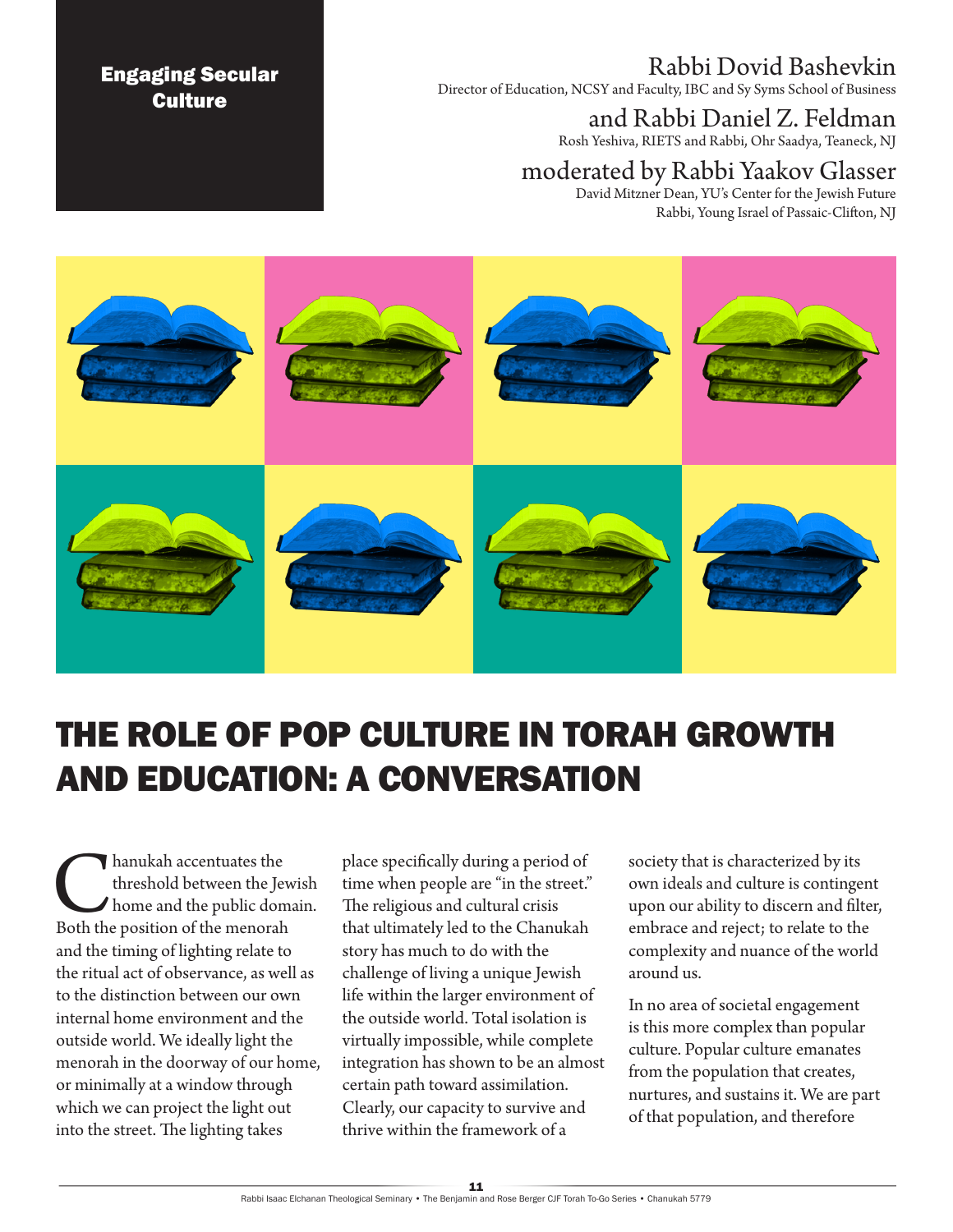exposed to much of its substance. Its influence is inevitable, yet also incredibly challenging. How do we relate to the popular culture around us? How do we determine which elements are opportunities for the edification of our religious life, and which threaten it? How do we create a framework of engagement that relates to the reality within which we live, yet also rises above it when the standards are not appropriate to our values? How do we teach our children that certain elements of the culture may prove enjoyable and enriching, while others are hostile and incongruent with our way of life? How do we place limits on our exposure without projecting inconsistency and hypocrisy to those around us? The discussion that follows explores the religious and communal dynamics that frame these questions.

#### What are the challenges and opportunities that you see in our community's relationship to pop culture?



#### **RABBI FELDMAN:** Our Yeshiva is known for, among other qualities, balancing

an appreciation of the wisdom and culture of all of humanity with an absolute commitment to the principles of Torah, which is necessarily exclusive of much of what is present within that culture. Accordingly, by that reality, it is the relationship with culture itself that is both the challenge and the opportunity.

The significant problem of objectionable content is well known and understood, and is of course a concern. But the term "pop culture" requires greater definition. Often, in discussing the parameters of engagement, we talk about "low culture" and "high culture." I don't know if I'm qualified to define these terms, but I would not use the particular medium or genre as defining what is low culture and what is high culture. I would rather define high or low culture based on what the product seeks to evoke, or even more subjectively, what the unique personality of the individual consumer takes from the experience.

To illustrate, Rav Moshe Feinstein, *zatzal*, in his *Teshuvos* (*Igros Moshe* II, 79), is dismissive of the possibility of any redeeming value in theatrical pursuits, noting, among other objections, that they reduce our aversion to the seriousness of murder and the value of human life. This is an understandable and in fact documentable concern: the U.S. Army has trained soldiers to overcome a resistance to killing the enemy by exposing them to war movies; this resistance to killing was also far less common once such movies had permeated the general culture. Undeniably, such depictions have the capacity to dehumanize the other and disconnect the viewer.

And yet other reactions are possible too. The late film critic Roger Ebert notably compared movies to "a machine that generates empathy," claiming that they "let ... you understand a little bit more about different hopes, aspirations, dreams and fears [and] help ... us to identify with the people who are sharing this journey with us." Also, "The great movies enlarge us, they civilize us, they make us more decent people."

While his focus was on film, he could have just as well been commenting on any medium depicting the human condition.

So which is it? Presumably, both descriptions are possible. Further, a person's reaction joins the intent of the producer with the sensitivities of the consumer, making the eventual response a highly individual outcome that transcends the vessel that contains the product.

High culture, accordingly, would be that which elevates and edifies, while low culture desensitizes and demeans. This classification might not be a binary reality inherent in the artistic output, but can be descriptive of the unique experience that occurs to the consumer, which can vary widely from the experience of a different consumer.

Of course, the intent of the creator does play an outsized role, which adds to concerns inherent in whatever might be called "low culture." Objectionable content may not only be incidentally present, but may represent the purpose of the production, greatly intensifying the already significant obstacles therein.

This, again, is a classification that exists outside of medium and genre. With all due respect to Marshall McLuhan, the medium may be the message, but not absolutely so. While one medium or another may be more or less conducive to a particular type of experience, it is also true that every medium has unique capacities in how it communicates, and in the hands of a thoughtful artist can enhance any message.

Likewise, the same applies when addressing "pop" culture. The manifestations of culture can be at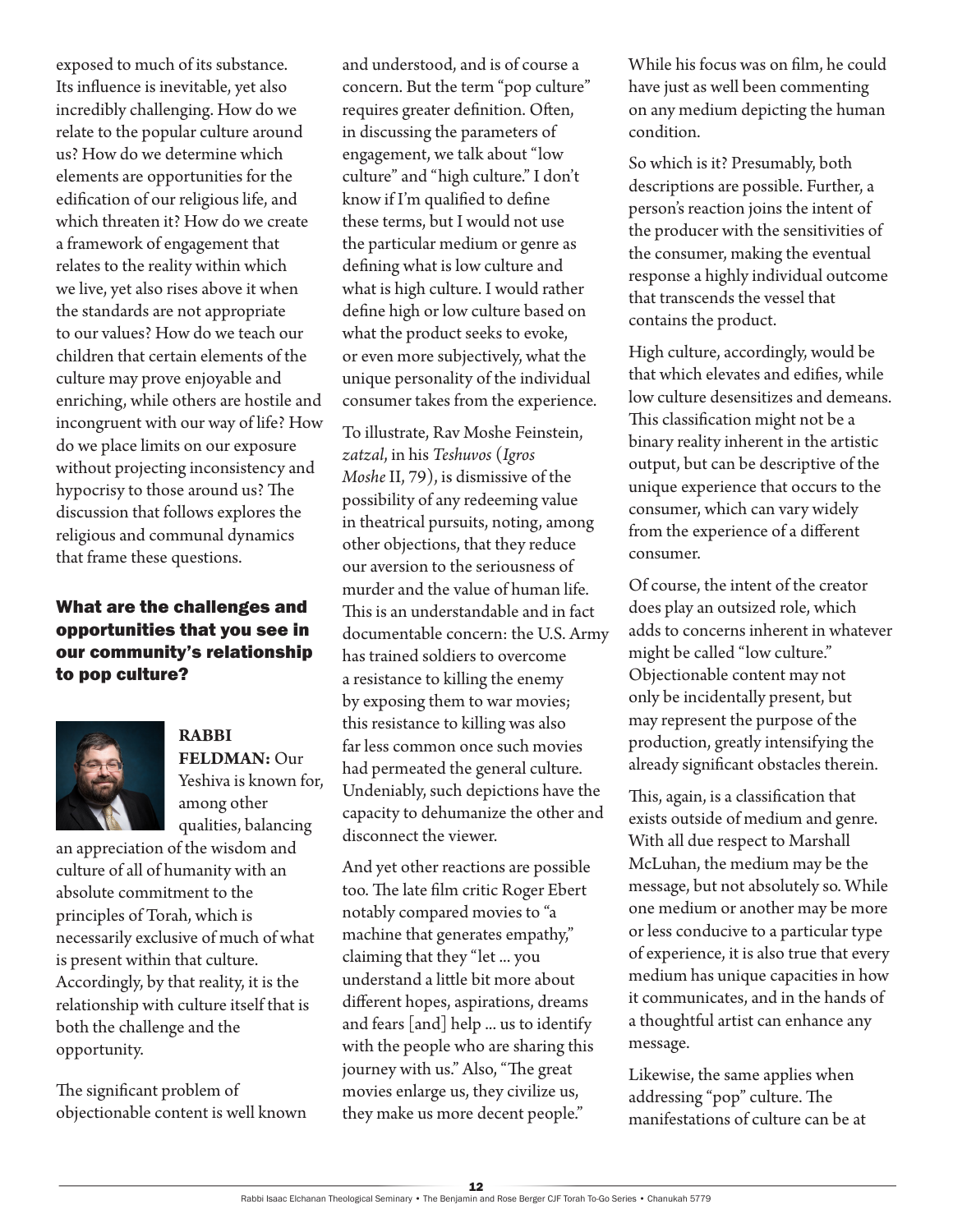once popular and also high, low, or any place in between. Shakespeare, in his day, was the ultimate in popular culture. [Similarly, the oeuvre of Alfred Hitchcock has generated many hundreds of pages of scholarly analysis.]

The crucial question then is not whether the product was designed for the masses, or appreciated by them, but rather what effect it has on its beholder. This, in turn, is greatly shaped by the eye of that beholder, as well as by his ear, mind, and soul.

Every individual needs to understand himself and what he extracts from his interaction with any form of culture, popular or otherwise. The strength and character of our internal foundation will greatly impact what such engagement brings, and thus define both the challenge and the opportunity.

Regarding sports, I'm in a minority on this question because I am more cautious about sports than I am about some other aspects of general culture, which I think is a less common attitude. I should mention first that many wonderful *bnei Torah,* many outstanding *talmidei chachamim* who are far beyond me, have benefited greatly from their appreciation of sports, and have found a place for it in their spiritual lives that fits well with their overall character.

That being said, I do think it is important to be aware of the risks that are attached to sports fandom. The admiration of professional athletes generally focuses on skills and abilities that do not have inherent moral or spiritual value, and then draws us into idolizing of individuals who may not have any other traits worthy of emulation by *bnei Torah* (of course they may indeed be upstanding and admirable people, but that is not a necessary prerequisite for athletic skill).

Again, many spiritually sensitive people have found great inspiration and moral insight from their engagement with the sports world. However, as with all cultural intake, this is contingent on the consumer's own inherent moral framework, since the game will generally not provide such messages or highlight them naturally.

I have heard many *rebbeim* modify the statement of the Talmud that one can be recognized "*b'koso, kiso, u'b'kaaso*" (in one's [uninhibited] intoxicated state, in one's spending priorities, and in one's state of anger," *Eiruvin*  65b), to include "*b'kaduro*," i.e. one's character can be discerned by how they behave on the basketball court. This is certainly true. However, the competitive environment does not always reward refined *midos*; thus, the context is valuable as a reflection of character, but not naturally as a

Every individual needs to understand himself and what he extracts from his interaction with any form of culture, popular or otherwise. The strength and character of our internal foundation will greatly impact what such engagement brings, and thus define both the challenge and the opportunity.

training ground for such development. Nonetheless, many *bnei aliyah* have found opportunities within both to display and to mold refined character, and we all benefit from their efforts.



**RABBI BASHEVKIN:** Let's

start with a given. We're talking about communities that

are already engaged in outside culture. Whether its subscriptions to the Wall Street Journal, television, art, movies, or theater, many in our community engage with culture in different ways. I would like to leave aside a halakhic discussion, since, as far as I know this is not being published in the Purim edition, and such a discussion is woefully out of my scope of expertise. Sadly, much of outside culture is.

I want to start by highlighting an important distinction in the question. A February 1949 article in Harper's, titled "Highbrow, Lowbrow, Middlebrow," by Russel Lynes, introduced to a wider audience the distinctions within different forms of culture. Namely, there are two major poles in culture. There's elite culture like fine art found in museums, and lowbrow culture like television, comics, and movies. During the "early years" of the Modern Orthodox community, there was much discussion about the encounter and integration between elite culture forms like literature and art with the world of Torah. People were rightfully fascinated when Rabbi Soloveitchik could marshal Kierkegaard and Hume within Talmudic discussions, and they would boast that their rabbi also had a PhD. By and large, the thought leadership within our community ignored pop culture, deeming it too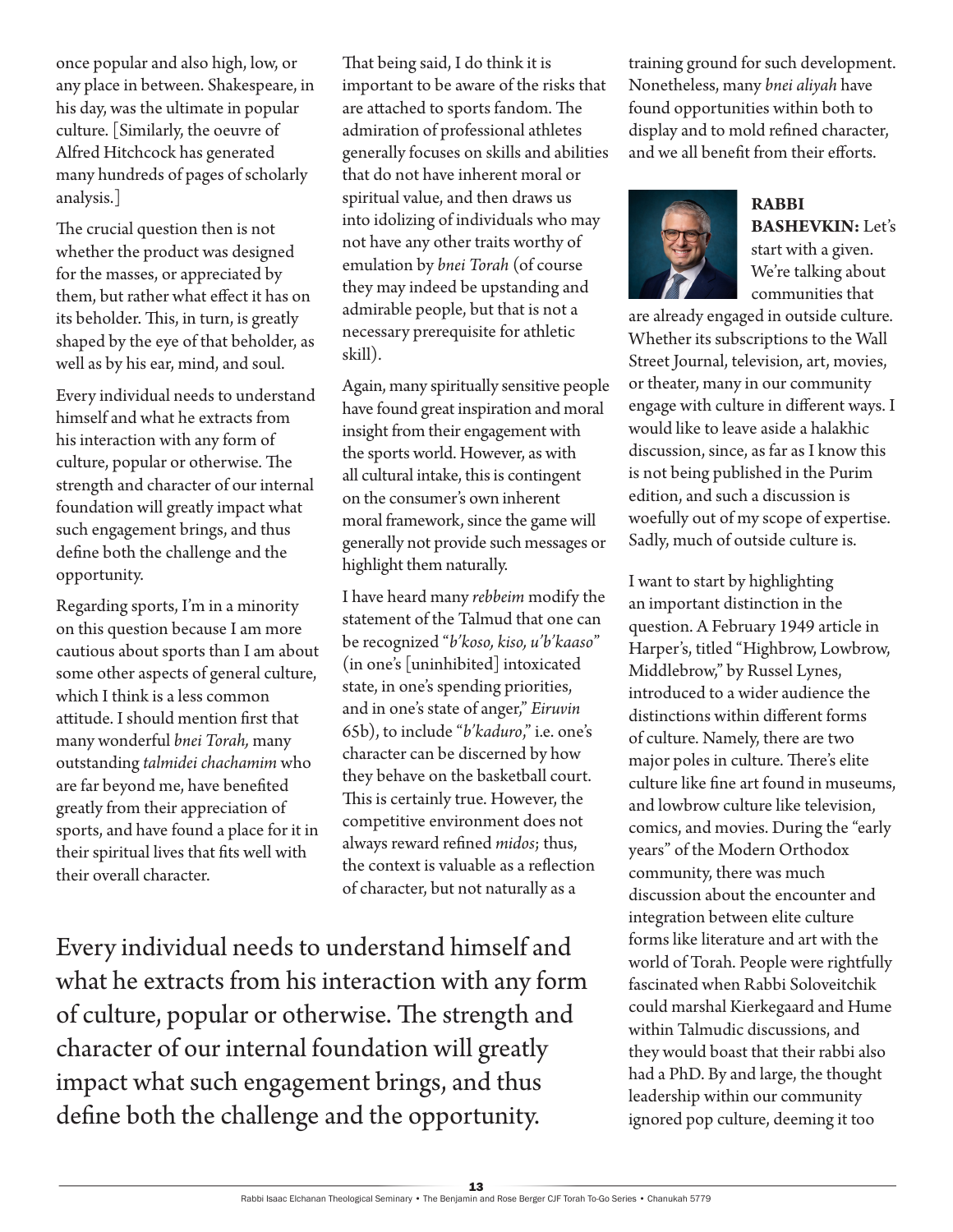pedestrian and low-class. Of course, outside of the leadership, much of the community drifted toward the pleasant distraction of pop culture and left more highbrow discussions of "integration" and "encounter" to rabbis with PhDs. As Rav Aharon Lichtenstein noted, "The children in Centrist summer camps today do not waste away their summers because they are busy mastering Bach or Euclid."

So, if pop culture is a reality within our community, where does that leave us? As noted, there is a challenge and an opportunity. And, as is often the case, I think they may be one and the same. Peter Drucker, a noted management consultant, famously remarked, "culture eats strategy for breakfast." Sure, a company can have impressive change-management plans, but if it does not address the underlying culture in the institution nothing will really change. For too long, Modern Orthodoxy has been trying to beat culture with strategy. They re-examined the sources, they issued white papers, they convened conferences. But all our strategic plans were always devoured by the voracious appetite of culture. Our yeshiva league, our bar and bat mitzvahs, our Netflix account.

The challenge of pop culture is that it is very sticky, very contagious, and blissfully distracting. If the only pop culture in our community is sports, movies, and television, we are going to be left with a Modern Orthodoxy that is just a shell without substance. The opportunity, however, is to develop and mimic many of the positive trappings of pop culture within a Torah context. Though I often joke that given the attention it gets, you would think Rabbi Soloveitchik wrote

about the ontological importance of floor hockey in his *Halakhic Man*, I do think that our yeshiva sports leagues are a great case study for this. The culture surrounding the leagues, standards of behavior, and sportsmanship is a great opportunity to develop positive and sticky culture for our community. Many of our high schools and youth organizations are leading the way in this regard. They are all developing great experiential programming, means of affiliation, and just good old-fashioned shtick that can compete with the gravitational pull of pop culture. No forum, symposium, panel session, or conference is going to stem the tide of pop culture. The way to countervail the messaging of pop culture is to develop a better one of your own.

#### Should Torah education incorporate pop culture references (from sports, movies, etc.)? Is there a right way and wrong way to do this?



**RABBI FELDMAN:** This question represents a particular challenge for

educators and others who influence public discourse. The use of our personal sense humor, as well as of mass-produced sources of humor or entertainment, can be powerful tools for pedagogy; when employed well, not only does an educational message get across more effectively, it can endure for a lifetime. At the same time, there are inherent risks that are magnified exponentially when a rebbe or any teacher of Torah is involved.

Using our own sense of humor, a

cherished and invaluable natural resource, can nonetheless be dangerous when not carefully disciplined. A remark that seems casual when uttered by the average person is devastating when spoken by a respected teacher. Further, a teacher must be concerned that his or her less serious remarks can potentially create a climate of negation of others that the students will pick up on. If a teacher makes remarks about others that appear to be disparaging, even if it is granted that the remarks may be justifiable from his or her perspective, the effect on his or her students' respect for others, as well as their perception of how a Torah scholar relates to others, can be severely affected. This topic is addressed very effectively in Rabbi Shalom Carmy's important article, "You Taught Me Musar and the Profit On It" (*Tradition*, 42:2, Summer 2009). It is instructive in this regard to read the responsum of the *Chavvos Yair* (#152) that the *Chafetz Chaim* printed in the back of his sefer, in which the author contextualizes and explains the statements in the Talmud that appear to challenge our perceptions of what is expected in terms of mutual respect among scholars.

Regarding the referencing of popular culture, the benefits are similarly surrounded by risks. The teacher, as a mature and sensitive religious personality, is hopefully careful to structure his or her own cultural engagement with discrimination and balance. However, this may not be accurately perceived or appreciated by his or her students, who may lack the same ability of discernment. This is particularly true in that the attitude portrayed toward media consumption is often conveyed as all or nothing; i.e., we either abstain from engaging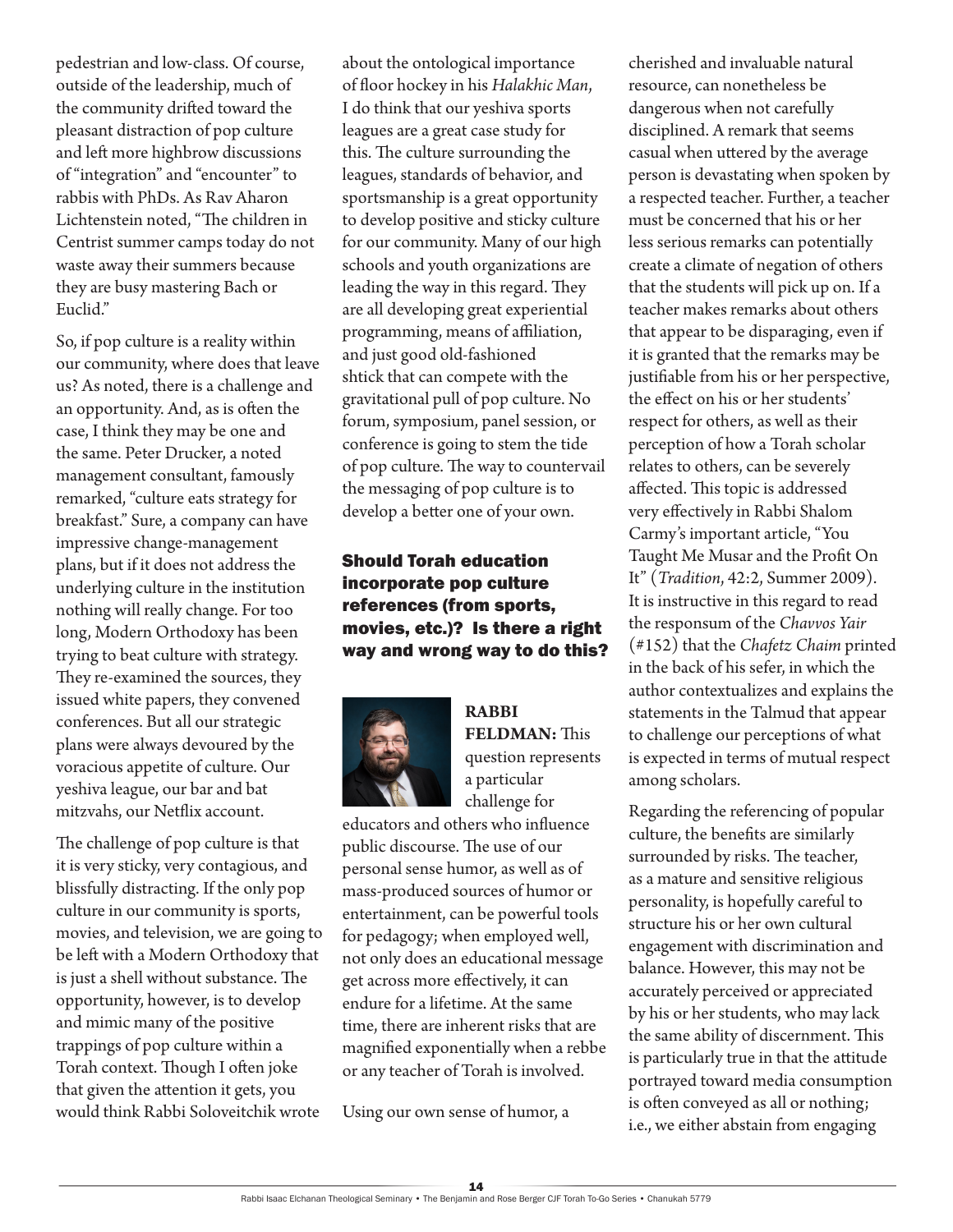with popular culture, or engage with it indiscriminately. While the simplicity of such an approach may be appealing, its premise makes it harder for a teacher to maintain a nuanced approach in public. This is all in addition to the fact that a Torah teacher has a need to maintain an appropriate level of dignity (see Rambam, *Hil Talmud Torah* 4:5), at the same time attempting to create an atmosphere where his or her students will reap the positive benefits humor can provide.

Beyond this concern, it is also important that any reference be used to enhance the message, rather than tailoring the lesson to the reference, which has the effect of cheapening both the content and possibly the image of the speaker as well. If I may cite Rabbi Shalom Carmy twice in one response, he illustrated the difference quite effectively in another one of his articles, "Homer and the Bible" (*Tradition* 41:4, 2008).



#### **RABBI BASHEVKIN:**  Generally, I think there are two types of religious

experiences. One is a religiosity that reflects your life, your experiences, your worldview. It is a religious world that understands what your workplace may feel like and what your Sunday mornings look like. This is a religious affiliation that, to use an over-used descriptor, feels relevant. There is a second form of religious experience that is nearly the opposite. Not because it is irrelevant, but because the power of such religious experiences derives from their otherworldliness, rather than reflecting the quotidian world where you live. This may be a darkened *tisch*, a moving

*kabbolas Shabbos*, or an energetic Beis Medrash. It is not the world you live in everyday and that is exactly what makes it so captivating.

When I think about incorporating pop culture references, I think about these two types of religious experiences. For the former experience, where religiosity is a function of relevance, then pop culture, like economic terminology or the latest headline, is crucial to connecting to your audience. The danger, I think, is when our reliance on making religion relatable comes at the expense of showing how it is also aspirational. Many of the most powerful religious moments emerge because they transport the participants to places where clichéd sports references and dated 90's movie quotes are no longer important.

Torah learning can be a mirror and a ladder. When used as a mirror, a well-placed movie quote or sports reference can remind the listener that Torah reflects and reaches the world we live in. But Torah also needs to be used as a ladder. It allows us, however briefly, to transcend the banality of our routines and responsibilities and, for a moment, feel eternity. Pop culture used right will sharpen the reflection in the mirror. But if used haphazardly and sloppily, it will erode the rungs of the ladder.

As an aside, for those who do plan on incorporating pop culture into their shiurim, please allow me to append this this handy check-list:

1. Do I really know how to pronounce the name of the actor/movie star/ television personality I am about to cleverly reference, or is it just a name I have seen in print or overheard my children say, and I now plan to butcher



Listen to Rabbi Feldman analyze a topic in Bava Kama using the recent Banksy painting shredding story.

the pronunciation so badly that the entire audience doesn't know what I am referring to?

2. Am I referencing a show that anyone in the audience has ever heard of, or in my sad and desperate attempt to assert my relevance am I actually just highlighting my irrelevance?

3. Is this example so over-used and cliché that most of the audience knows exactly where I am going with the analogy from the moment I start?

Nowadays, aside from professional sports games and Hollywood movies, there is a culture of content that is shared in the form of memes, GIFS, and amateur content. Sometimes this is called "low brow pop culture." Is there any distinction in incorporating this new form of content as opposed to other types of content, such as sports and movies?



**RABBI FELDMAN:** As mentioned above, the format doesn't have to dictate the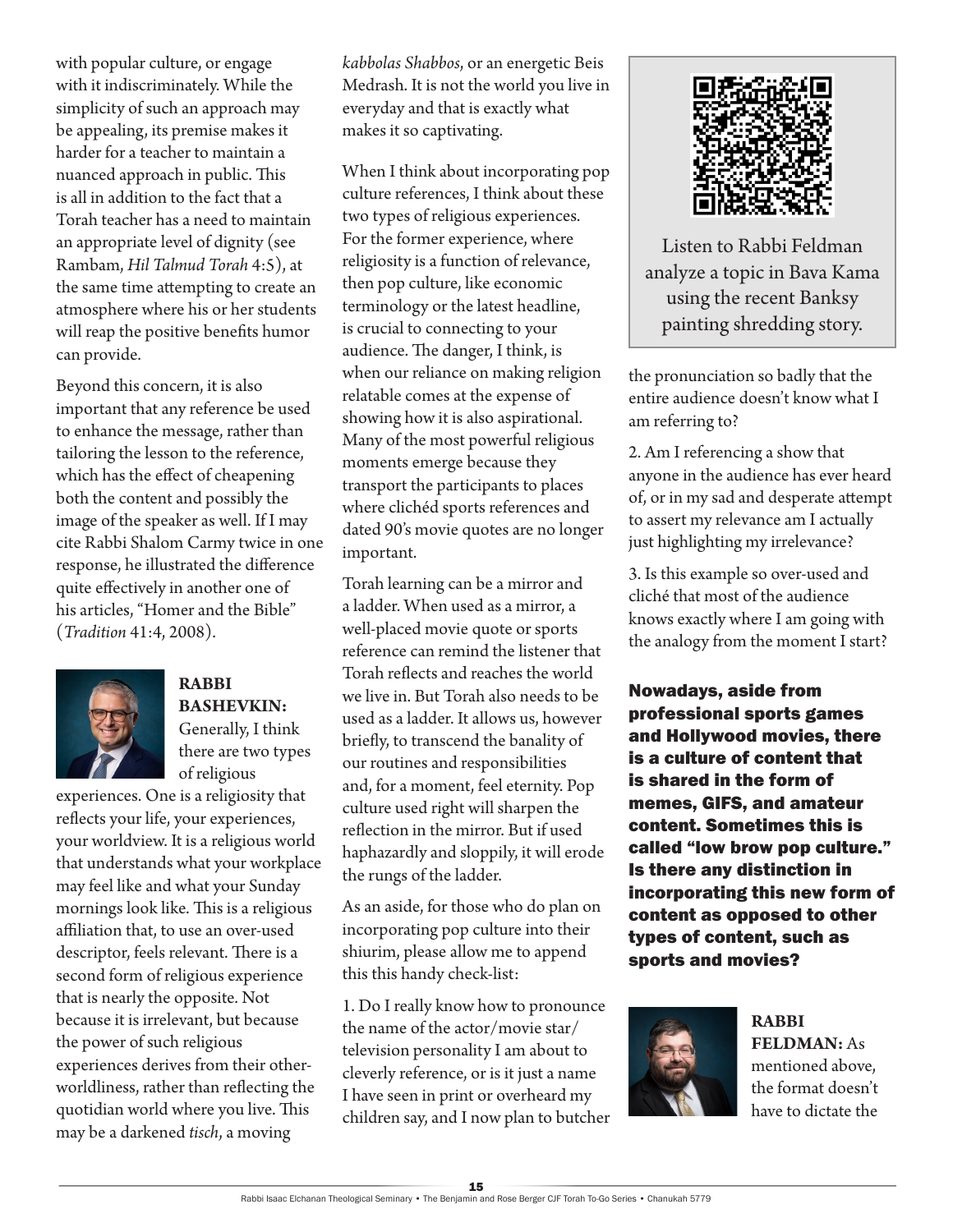character of the message. Sometimes tools like these can be very effective, especially since they are low-budget options, both for the creator and the consumer, who don't have to invest money, or more important, time, to appreciate them. The constrained formats can also be very conducive to creativity.



**RABBI BASHEVKIN:**  Most discussions about how we integrate pop culture

into Torah learning relate to topical integration.

First, what is topical integration and did I make up that term just now? Yes, yes I did.

Leaving the genesis of this term aside, I believe topical integration can refer either to shiurim that use some pop culture phenomenon as a comparative value to Torah, or pop culture examples that explain or highlight Torah scenarios. An example of the former would be any shiur titled, "[Insert name of popular movie/video game/sports]: A Torah Perspective." Here, pop culture is being used to contrast some Torah value. So maybe it is Fortnite and Torah or Snapchat and Torah or The Avengers and Torah, but pop culture is being used to highlight some Torah value. Similarly, in the latter example of topical integration, pop culture is used to highlight a halakhic process or scenario. So perhaps you use the Simpsons to consider a halakhic dilemma or analyze whether Seinfeld was, in fact, obligated to wear the puffy shirt, but pop culture can provide a situational lens to consider Torah questions.

The topical integration of pop

culture into shiurim began as something very interesting, but the overwhelming development of online communication and programming should force us to look at new ways we should be interacting with culture. Namely, as I have written about once in these very pages, we should focus less on topical connections (Torah AND Sports/Movies/Television etc. etc.) and instead consider much more carefully the medium of the internet and the opportunities it presents.

The next generation of creative Torah presentation will not just be about who could find a connection between the latest show or trend and Torah, but who could integrate the medium of such trends into Torah presentations. Simply put, the innovation of pop culture is not just about its messages it is about the medium.

Let me give two concrete examples.

YUTorah.org is a fabulous case study in Torah innovation. On October 26, 2009, Rabbi Aryeh Lebowitz uploaded a shiur to YU Torah titled, "Ten Minute Halacha – Microwave Kashrus." What was the innovation of that shiur? It wasn't the first time someone spoke about kosher microwaves. It probably wasn't the first time someone spoke about microwaves for 10 minutes. But it was probably the first time that a discussion of kosher microwaves was marketed using a "Ten Minute" headline. That is not a *chiddush* of messaging, it is a *chiddush* of medium. It presented classic Torah within a new medium — in this case, a catchy, bite-size time frame. The sensibility of this new medium was quickly proven by imitators who gave you the ability to learn about kosher microwaves in a variety of timeframes from 20 minutes all the way down to two minutes.

But the lesson from this model is the power of harnessing a medium that speaks to your audience.

Another example is the proliferation of Jewish memes shared online. Now before people start sending angry letters to the editors, I am aware that some of these memes can be inappropriate and they certainly do not require a *Birchas HaTorah* before looking at them. But that doesn't make them insignificant. As I discussed earlier, Modern Orthodox communities have a culture problem. We have spent too much time on strategy and not enough time building culture. A dear friend who was raised in a Hassidic community once told me that the most important lesson our community should be learning from the Hassidic world is how to create great fun Jewish culture among our children. Now sharing "Shtark Jewish Memes" may not be the sole





when someone tells you a deep dvar at the purim seudah



D Bash

\*\* Old school Rosh Yeshiva congratulates his Modern Orthodox son on completing rabbinic ordination\*\*

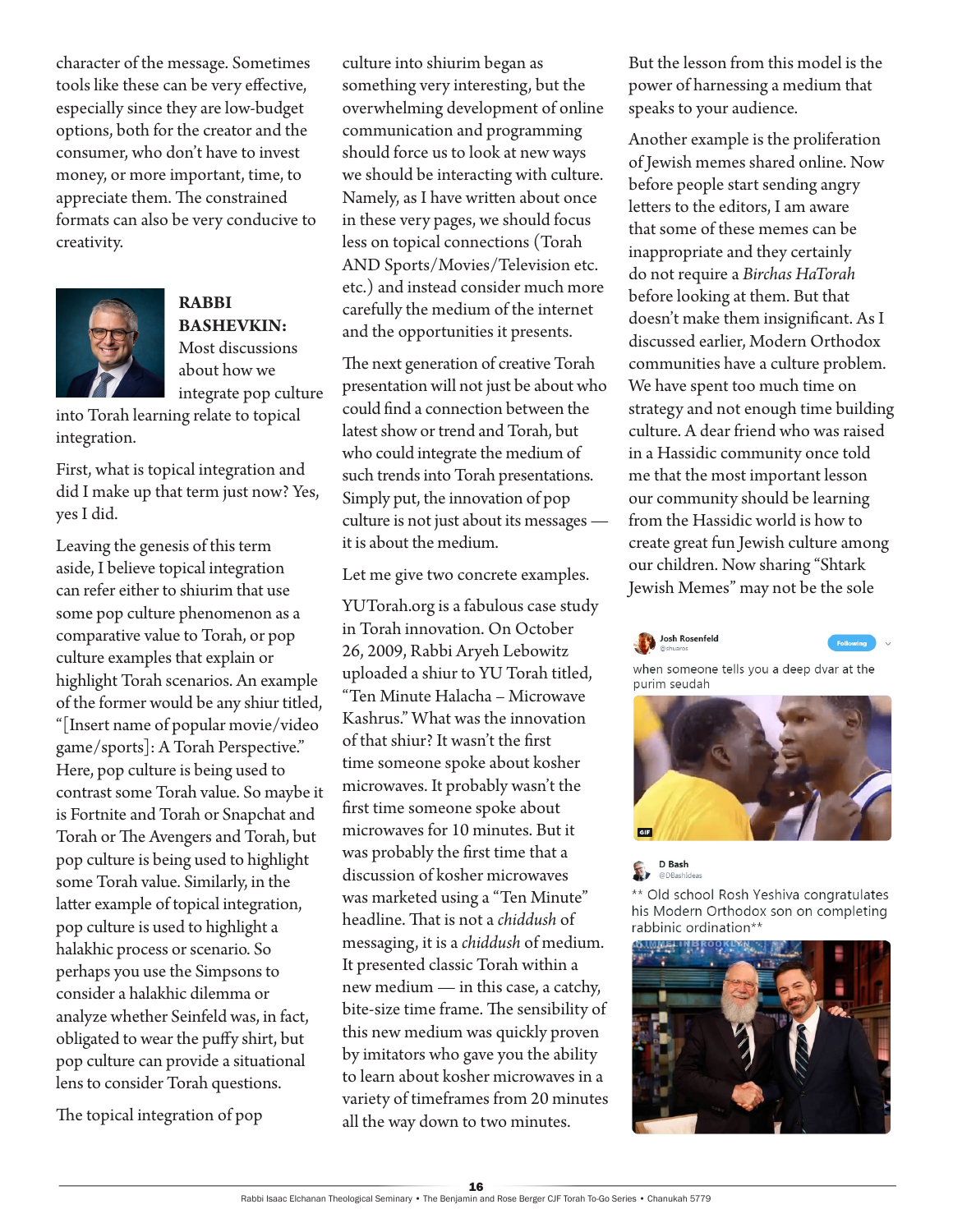answer to this problem, but it is likely a part of it. For too long, too much of our community has not been smiling in their official photographs — and a resilient community needs a sense of humor. Such memes and GIFS provide the slice-of-life smiles that help communities cultivate a warm and accepting self-awareness with a smile. Of course, they can go overboard or cross lines. But so can anything else. A Jewish community that embraces such a medium does not have to become duller. If anything, it opens more entryways for more people to fall in love with the oddities, quirks, joy, and inspiration of the Jewish community.

What do you think are the most exciting opportunities and developments in the way we create and share Torah ideas in 2018? What concerns you most?



**RABBI FELDMAN:** Here again, concerns arise in tandem with opportunities. And

also again, the concerns have been discussed extensively and effectively elsewhere.

In terms of opportunities, they may also be termed *mechayvim*  obligators. It is now possible to carry around in the palm of your hand literally *kol haTorah Kulah.* You can access anything anywhere, and while that is a danger when it comes to problematic content, it is a miracle when it comes to Torah content. If you have an hour or a minute sitting, standing, or walking, you can fill that time with valuable learning.

This development allows for advances of both quantity and quality. I often think about how my grandfather wrote *sefarim* 50 years ago, and probably wondered how widely distributed he could ever hope for them to be. I can't imagine he ever dreamt that someday, thanks to Hebrewbooks.org and other sites, someone in Hong Kong with a phone could call them up in a second, and may even be directed there by a search.

Further, there is the collaborative nature of what is now possible. Torah study has always been an extended conversation that spans across the generations. The fact that technology now preserves aspects of that conversation, disseminates that conversation more broadly than ever, and allows additions to that conversation to take place in real time, in formats that allow for all kinds of insight and detail to be shared both creatively and instantaneously, is exhilarating and brings new meaning to the mandate of *yagdil Torah v'yadir*  — the spreading and glorification of Torah.



**RABBI BASHEVKIN:** I will begin by discussing my concerns, so I can

close with my optimism.

For all of the value of building culture, there are some very real issues. Culture in general has gone through many stages. Scholars have noted that in the last few decades post-modernism has seeped into our cultural language, rejecting many of the once sacrosanct grand narratives of life as trite and clichéd. Our television shows have become more ironic and cynical. Gone are

the days of sitcoms with sentimental happy endings; instead we have selfreferential shows that exhibit witty irony and biting cynicism about our lives. David Foster Wallace famously warned of the corrosive effects of cynical culture:

*Few artists dare to try to talk about ways of working toward redeeming what's wrong, because they'll look sentimental and naive to all the weary ironists. Irony's gone from liberating to enslaving. There's some great essay somewhere that has a line about irony being the song of the prisoner who's come to love his cage.* Advertisements, television, and perhaps most of all snarky social media, eschew sentimentalism for a sharp quip and a clever retort that allows people to avoid clearly articulating what really moves them. As Wallace said elsewhere, "hip cynical transcendence of sentiment is really some kind of fear of being really human."

Most of our communal concern about social media has revolved around pornography and, undoubtedly, it poses an immense threat on our conceptions of intimacy and family.

I love a well-placed joke, a funny caption, a clever meme, but sometimes I wonder if people are losing their capacity to experience sincerity. I am nervous that sincere expressions of religiosity will soon be instinctively greeted with knee-jerk eye-rolls.